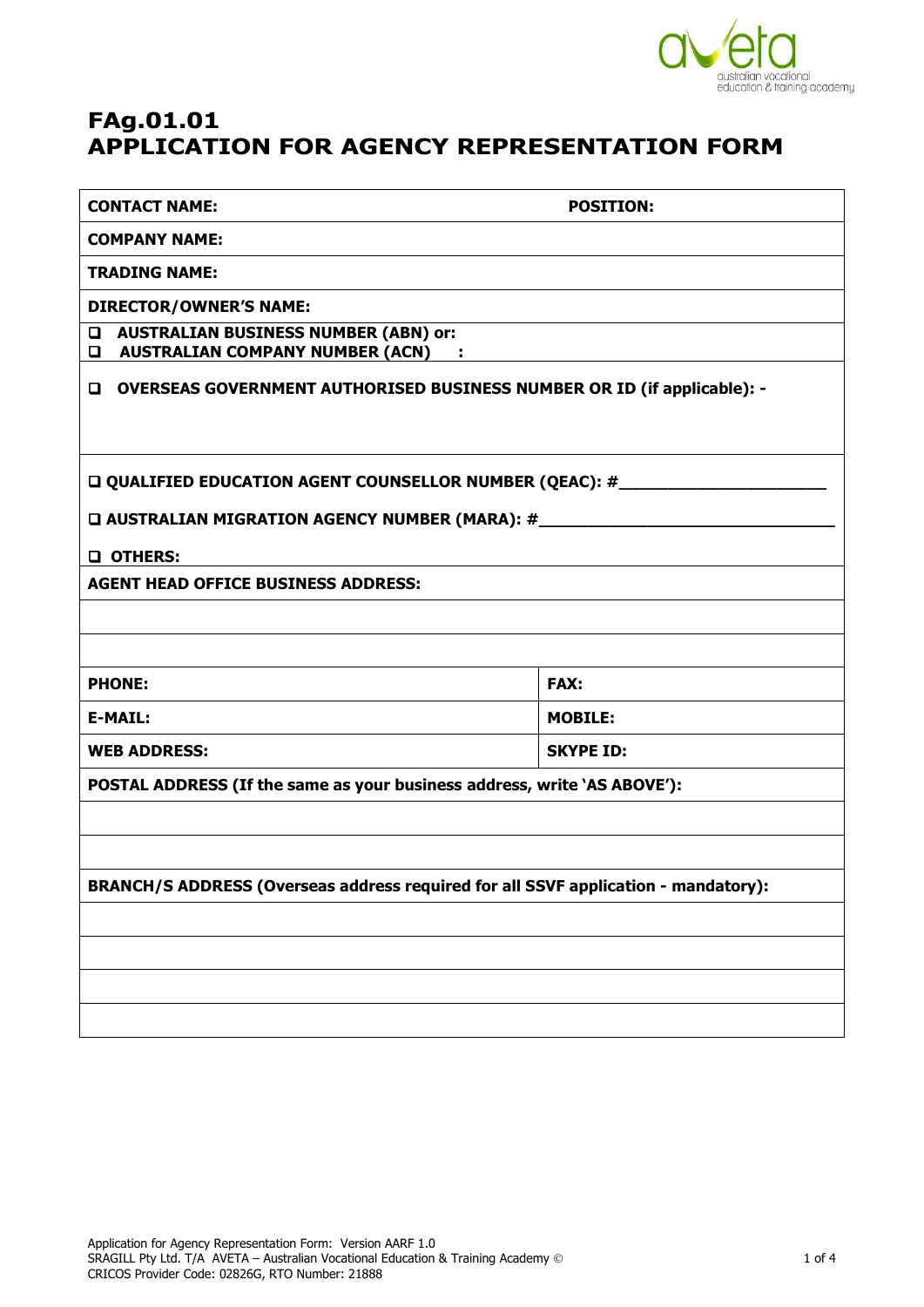#### **BUSINESS BACKGROUND:**



| How long has your Agency been operating? Please attach a business profile.                                                            |                               |                               |
|---------------------------------------------------------------------------------------------------------------------------------------|-------------------------------|-------------------------------|
|                                                                                                                                       |                               |                               |
| Please list any other the other Registered Training Organisations (RTO's) that your Agency is<br>currently representing in Australia: |                               |                               |
|                                                                                                                                       |                               |                               |
|                                                                                                                                       |                               |                               |
|                                                                                                                                       |                               |                               |
|                                                                                                                                       |                               |                               |
| What are the services that your Agency provides to International students (Please tick the<br>appropriate answers)                    |                               |                               |
| $\Box$ Student counselling                                                                                                            | $\Box$ Paper visa Application | $\Box$ Pre-departure briefing |
| $\Box$ Follow up with parents                                                                                                         | $\Box$ E visa Application     | $\Box$ Flights / Air tickets  |
| Any other services offered (Please Specify)?                                                                                          |                               |                               |
|                                                                                                                                       |                               |                               |
|                                                                                                                                       |                               |                               |
| How does your Agency establish GTE (Genuine Temporary Entrant) criteria for a student visa<br>into Australia?                         |                               |                               |
|                                                                                                                                       |                               |                               |
|                                                                                                                                       |                               |                               |
|                                                                                                                                       |                               |                               |
|                                                                                                                                       |                               |                               |
|                                                                                                                                       |                               | <b>No</b>                     |
| Has your Agency ever had an Agent Agreement cancelled or suspended? $\square$ Yes or $\square$                                        |                               |                               |

### **STAFF BACKGROUND:**

| How many staff are employed by your Agency?                                                                                                                                                                                                            |                  |
|--------------------------------------------------------------------------------------------------------------------------------------------------------------------------------------------------------------------------------------------------------|------------------|
| Head office:                                                                                                                                                                                                                                           | Branch office/s: |
| If successful, will you be providing a dedicated staff member? If possible please list their<br>details here (i.e. Their name, contact number and email details) or indicate number of staff that<br>will be available for AVETA SSVF student courses? |                  |
|                                                                                                                                                                                                                                                        |                  |
| How many of your staff have studied or worked in Australia? :                                                                                                                                                                                          |                  |
| Has any of your Agency staff completed an Education Agents Training Course (QEAC / PIER or<br>other)?                                                                                                                                                  |                  |
| □ Yes or □ No                                                                                                                                                                                                                                          |                  |
| What qualification/s does the owner of the Agency hold?                                                                                                                                                                                                |                  |
|                                                                                                                                                                                                                                                        |                  |
|                                                                                                                                                                                                                                                        |                  |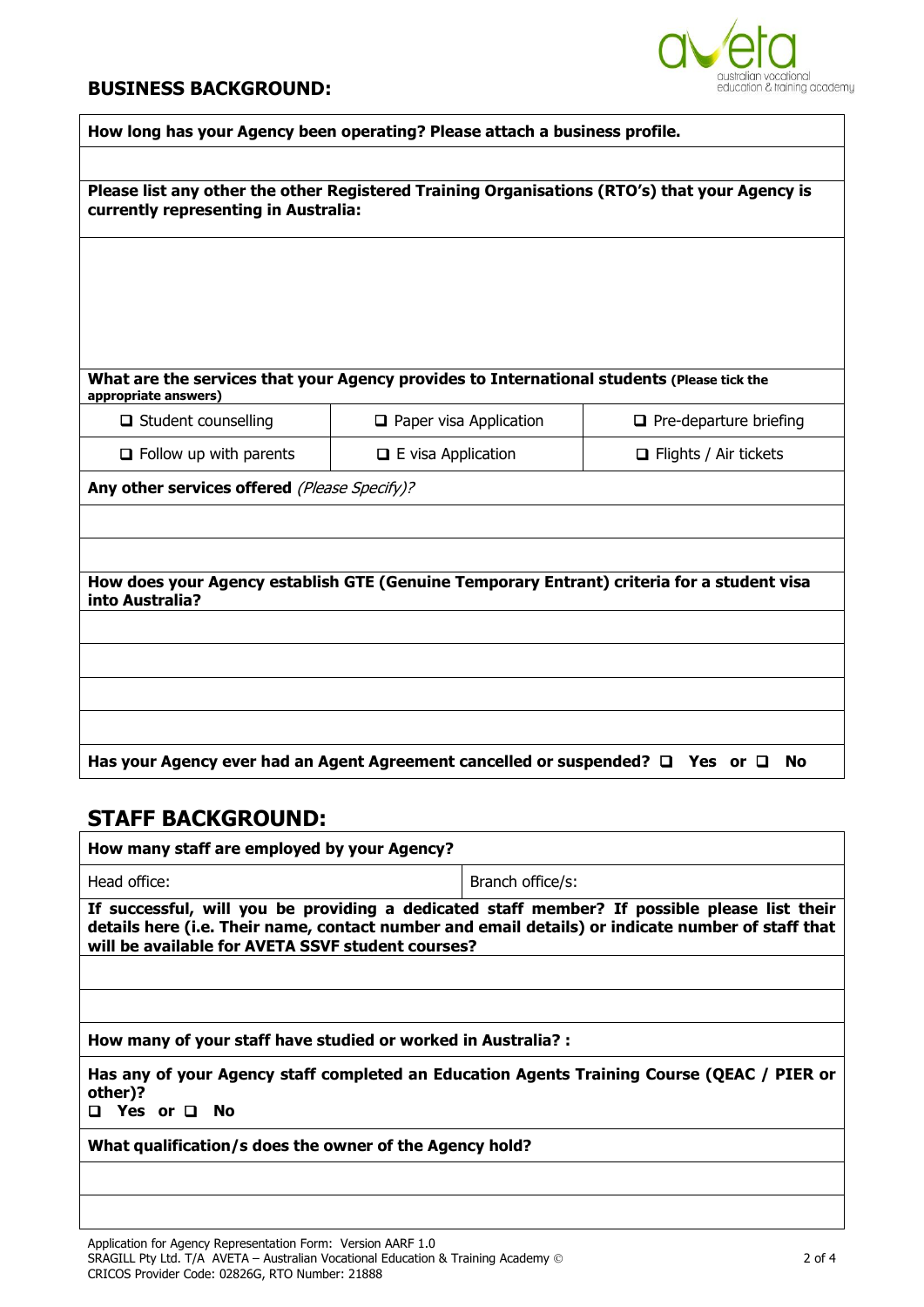

| <b>REFERENCE 1</b> – (must complete) |                |
|--------------------------------------|----------------|
| <b>RTO/COMPANY NAME:</b>             |                |
| <b>RTO/CONTACT NAME:</b>             |                |
| <b>POSITION within RTO/COMPANY:</b>  |                |
| <b>ADDRESS of RTO/COMPANY:</b>       |                |
| <b>PHONE:</b>                        | <b>FAX:</b>    |
| <b>WEB ADDRESS:</b>                  | <b>E-MAIL:</b> |

| <b>REFERENCE 2</b> – (must complete) |                |
|--------------------------------------|----------------|
| <b>RTO/COMPANY NAME:</b>             |                |
| <b>RTO/CONTACT NAME:</b>             |                |
| <b>POSITION within RTO/COMPANY:</b>  |                |
| <b>ADDRESS of RTO/COMPANY:</b>       |                |
| <b>PHONE:</b>                        | <b>FAX:</b>    |
| <b>WEB ADDRESS:</b>                  | <b>E-MAIL:</b> |

## **ISANA CERTIFICATE OF COMPLETION:**

**As a part of Professional development, I understand that I will be required to complete ISANA's Tutorial & Test and obtain a Certificate that is related to the ESOS ACT and National Code 2018 to demonstrate my knowledge and understanding of the Australian International Education Industry.**

□ I have undertaken the Tutorial & Test (Certificate attached)

 I will undertake the ISANA Tutorial and Test after it is available on the following web-site (and forward the Certificate): <http://www.isana.org.au/national-code-tutorial/>